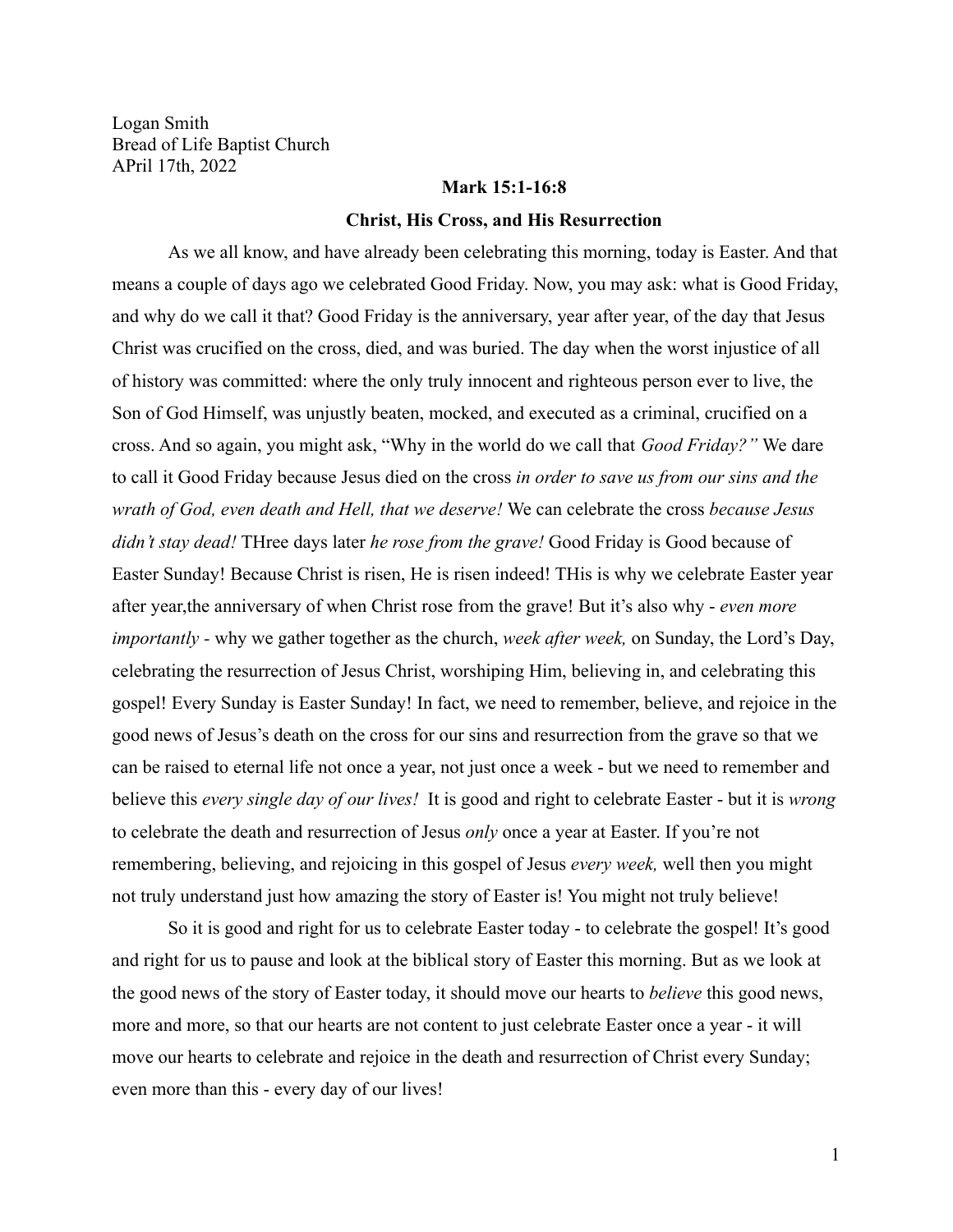Therefore, let us celebrate this Easter Sunday by focusing our eyes on the gospel - the good news of who Jesus is, what he has done, and how we can be saved from our sins by simply believing this message and following him! And we see this gospel very clearly from our passage this morning: Mark 15:1 - 16:8.

First, we see who Jesus is…

# **I. Jesus is God's Promised King and Savior (15:1-32)**

Last week, on the anniversary of Palm Sunday, we read an account of Palm Sunday from the book of Matthew for our call to worship. We read how, when Jesus entered into Jerusalem, the people crowded in the streets, singing Hallelujah and laying palms branches down on the ground before him, praising him as God's promised King, the Messiah! Yet just a week later, in the same city of Jerusalem, Jesus is publicly rejected, denounced as King, mocked as a charlatan, beaten, and crucified on a cross among criminals. Chapter 15, verses 1-32, show us how this story unfolds. Yet they also show us, that even as the religious and political leaders reject, mock, and condemn Jesus, the truth of Jesus's identity is publicly revealed; even though they mock and reject him, Mark shows us plainly, even through bitter irony, that Jesus truly is God's promised King and Savior.

We see this several times throughout chapter 15. First, we see it in Jesus's interactions with Pontius Pilate. The chapter begins with Jesus, as a bound prisoner, being "delivered... over to Pilate." We see Pilate's interrogation of Jesus in verse 2: "And Pilate asked him, 'Are you the King of the Jews?" And he answered him, 'You have said so.' We see it again in verses 6-15. Pilate brings Jesus before the crowds of the Jews, and offers to release for them one of two prisoners: either Jesus, or Barabbas, who was a murderer and a rebel. Pilate starts speaking to the crowd in verse 9-10: "'Do you want me to release for you the King of the Jews?' For he perceived that it was out of envy that the chief priests had delivered him up." Pilate presents Christ as the King of the Jews. He also makes it a bit of an easy choice: either free a known rebel and murderer, or Jesus, a man in whom he found nothing wrong or worthy of condemnation. Yet the Jews - the Old Covenant people of God, the ones to whom God sent the prophets, promising that a King and Savior would come - they did not believe Jesus's claims but *rejected Jesus;* they did not receive Him as their King, they did not believe in who Jesus is, and they did not trust Him to bring salvation from God. Instead, they cried for murder.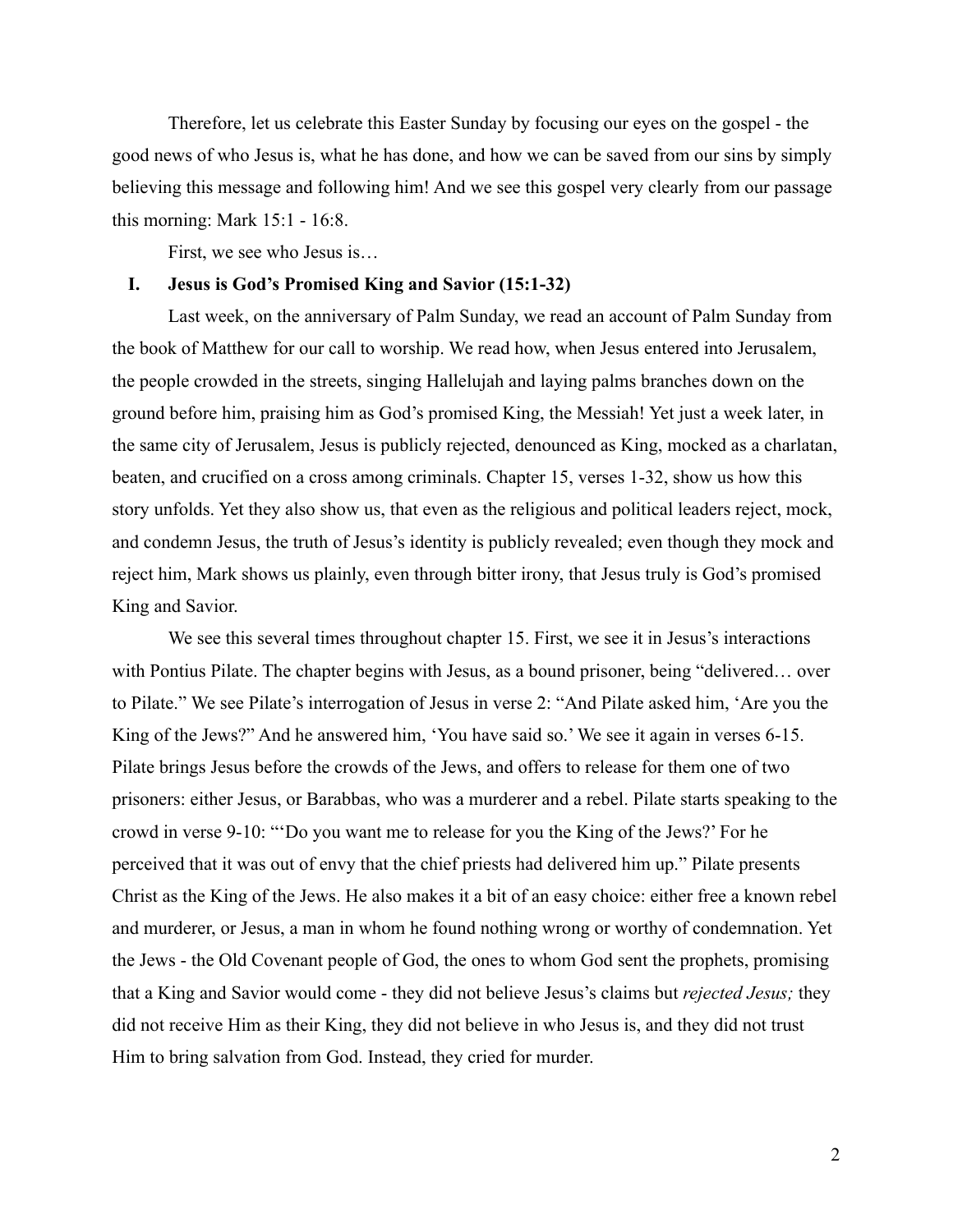Then, in verses 16-20, we see the Roman, Gentile soldiers mock and beat Jesus, humiliate and shame Him. They stripped him and put a "purple cloak" and a "crown of thorns" on him, a cruel mockery of kingly clothes and a kingly crown. They spit and strike him, and mockingly kneel down and salute, saying, "Hail, King of the Jews!" (v.18).

We see this again in verses 21-32, as they lead Jesus out to be crucified, nailing him to and raising him on the cross, in between condemned criminals. Not only did the Roman soldiers mock and shame him, but so did the Jews, even the chief priests and religious scribes, the religious leaders themselves! We see this clearly in verses 26-32: "And the inscription of the charge against him read, "The King of the Jews.'And with him they crucified two robbers, one on his right and one on his left. And those who passed by derided him, wagging their heads and saying, "Aha! You who would destroy the temple and rebuild it in three days, save yourself, and come down from the cross!' So also the chief priests with the scribes mocked him to one another, saying, 'He saved others; he cannot save himself. Let the Christ, the King of Israel, come down now from the cross that we may see and believe.' Those who were crucified with him also reviled him." The religious leaders publicly shamed and mocked the very Messiah that had come to fulfill GOd's promises of a King and savior! Jesus made it very clearly in His perfectly righteous life, authoritative teachings, and miraculous ministry that He is the promised King of God, the Son of David, bringing about God's Kingdom! He made it very clear that He is the Christ, the Messiah, God's promised savior! Yet the religious leaders here don't believe in Jesus the cruelly mock, despise, and reject Him!

But the suffering, humiliation, shame, and even death of Jesus on the Cross *wasn't a failure!* It wasn't a mistake. It wasn't a win for the world, for the unbelieving Jews, the soldiers, or even Satan. The cross was Jesus's victory! The cross itself *shows us that Jesus is King!* The cross itself is Jesus's path to glory, bringing about His promised King, fulfilling his claims and promises! *Jesus's cross is His path to His crown!* The chief priests looked on and thought that the cross of Christ - his suffering, condemnation, and humiliation - that thought this cross was *proof* that Jesus isn't God's King. After all, they thought: God's Savior, the Messiah, wouldn't possibly let any of this happen to Him! If He's truly the King, He would show His power! He would bring about the Kingdom of GOd!"

Yet that's *exactly* what Jesus was doing on the cross. In fact, *it's for that very reason* that Jesus would not come down! The cross of Christ wasn't revealing His weakness - it reveals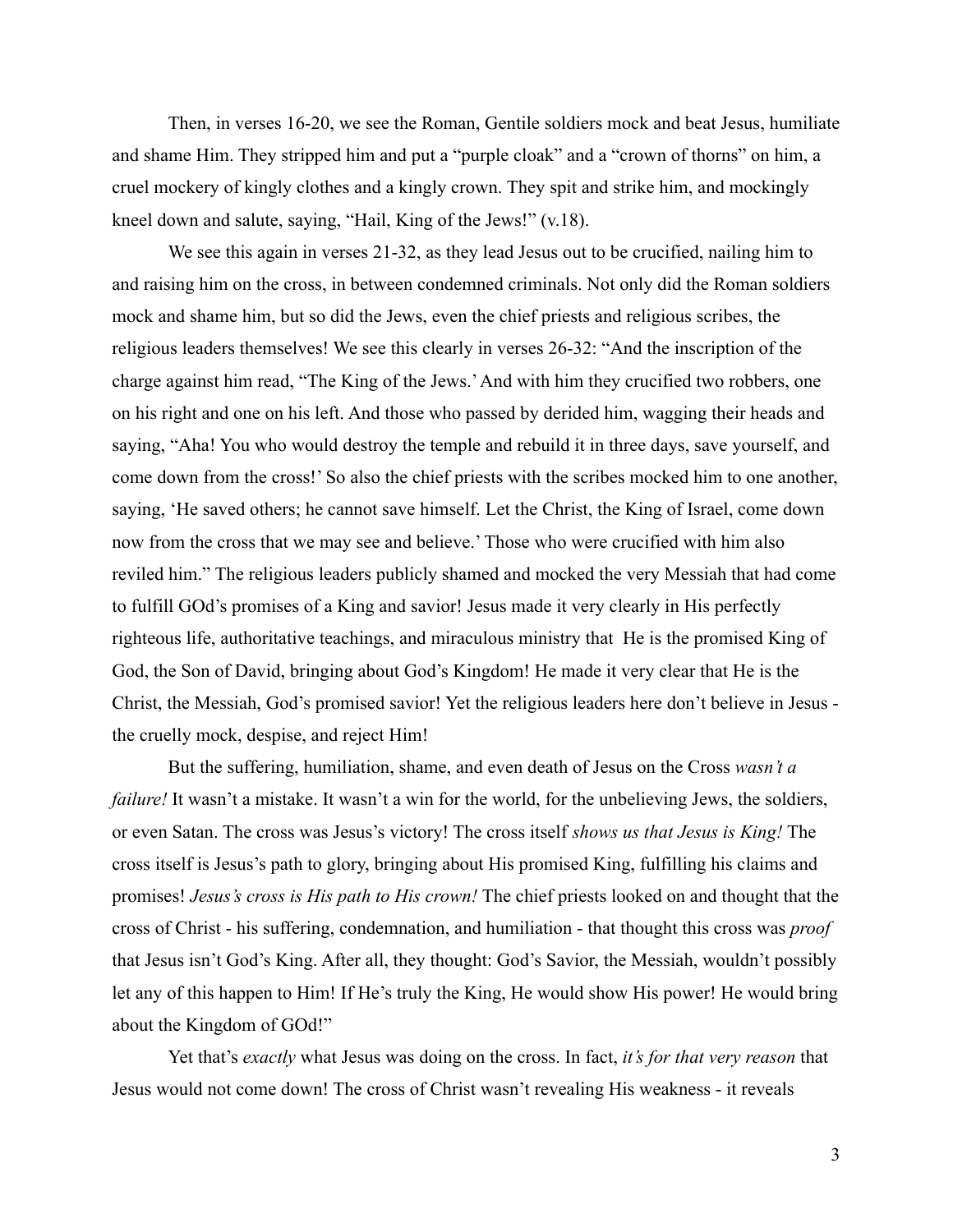Jesus's *power and glory!* Why? Because through His death on the cross *Jesus would fulfill GOd's promises of salvation for His people.*

Which brings us to point number two...

#### **II. Jesus Died on the Cross to Save Us From our Sins (15:33-39)**

Jesus reveals that He is the Messiah, God's promised savior for His people, by dying on the cross *as a sacrifice for our sins,* bearing the full wrath of God against sin, paying the penalty that we all deserve! Jesus endured terrible mental and emotional suffering in this process; we've already seen how cruelly he was mocked, shamed, and humiliated! Jesus endured terrible physical suffering and affliction, both in his previous beatings, and in the cruel execution on the cross. Yet that is not the worst suffering Christ endures here. IN fact, it's not even what's most highlighted and emphasized in this passage. Mark doesn't highlight the or describe for us the physical horror and torment of what Jesus endured here; he doesn't highlight Jesus's physical anguish. Instead, what he highlights is the *spiritual anguish and suffering that Christ endured on the cross.* We see this in vv.33-34: "And when the sixth hour had come, there was darkness over the whole land until the ninth hour. And at the ninth hour Jesus cried with a loud voice, 'Eloi, Eloi, lema sabacthani?' which means, 'My God, my God, why have you forsaken me?'" On that cross, the greatest anguish and suffering Christ enduring was being *forsaken by God,* having the very wrath of God poured out on Him, being punished for the sins of the world!

The Jews viewed the cross as a sign that Jesus was guilty *in the eyes of God,* that He was under GOd's curse! After all, the Old Testament Law says, in Deut. 21:23, "Cursed is everyone who is hanged on a tree." When Jesus was on the cross, He truly was cursed by God! Yet not in the way that the Jewish priests assumed. Jesus wasn't being cursed or punished for His own sins - He had none! He lived a perfectly righteous life, perfectly obeying the will of God in every way! Yet he was truly cursed by God on the cross. Yet He was not cursed for His own sins - He had none, had done nothing wrong! He endured the wrath of God *that we deserve*!

We have all sinned. We have all rejected GOd, disobeyed Him, made ourselves our own gods and decided we want to live our lives according to what's right *in our own eyes,* rather than trusting and obeying God. That's what we do every time we sin! Every time we sin, we commit *idolatry.* Every time we sin, we commit *cosmic treason and rebellion,* trying to dethrone God in our hearts, making ourselves God and King over our lives! We are all sinners, and in our sin, we make ourselves *God's enemies!* Every single one of us *deserves GOd's punishment;* we deserve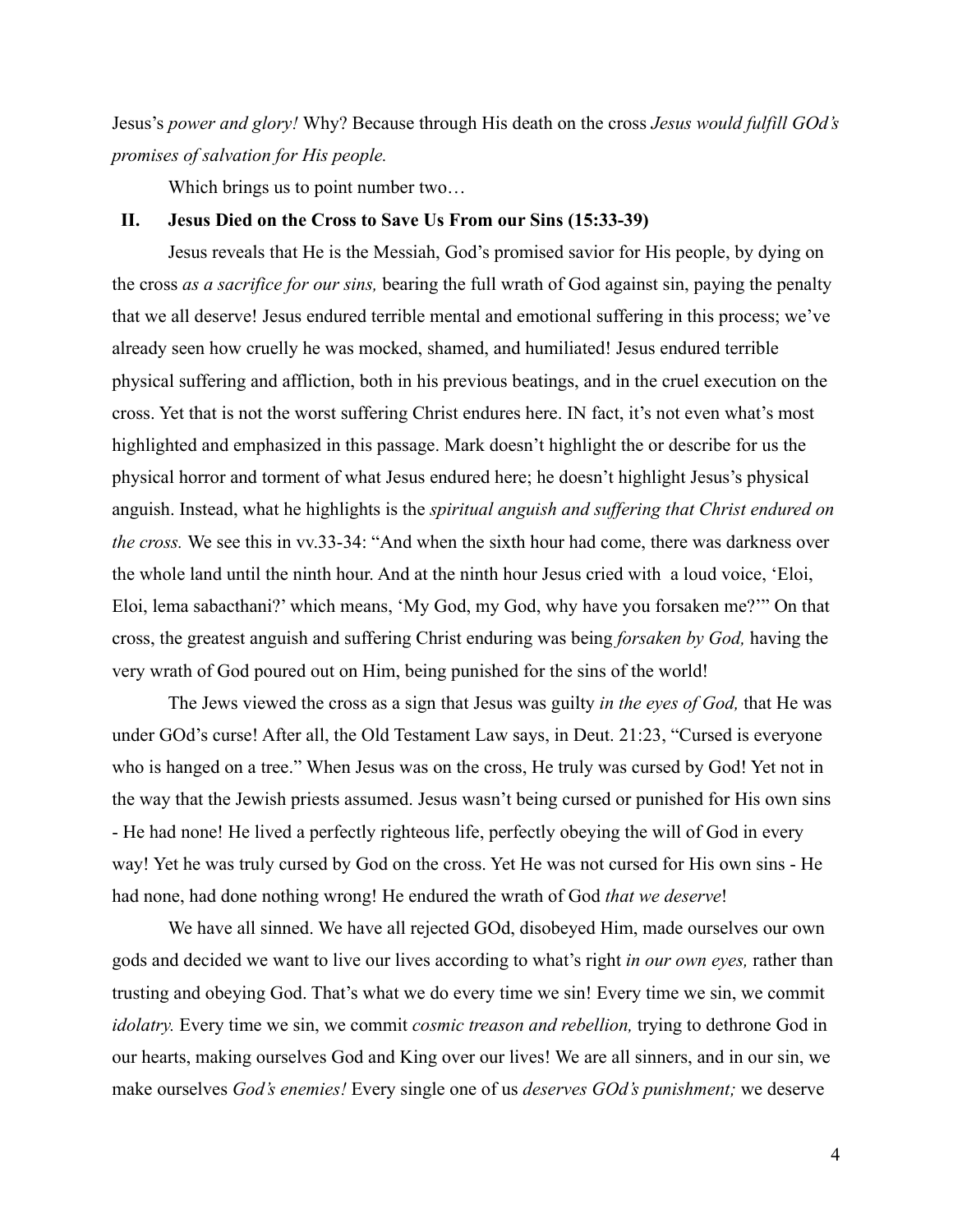God's wrath; we deserve to be *cursed,* judged by God and condemned to death - not just physical death, but eternal damnation in Hell! We deserve the full weight of God's Holy wrath to crash down upon us! And one day, whether you like it or not, whether you're ready for it or not, that wrath is surely coming, and we will all stand before the Lord on Judgment day! If you're not a Christian, if your faith isn't truly in Christ, then *you are under God's wrath.* And don't think that "faith in Christ" simply means believing God exists or believing that these things really happened. As *James 2:19* remind us, even the demons, even Satan, believes in God, and believes He exists, that Hell is real, and that Jesus died on the cross; yet they do not rejoice in these things, they do not love God, they do not *trust* in Christ as Lord and King! They are not saved! If you're not trusting in Christ's grace alone, you are a sinner under the wrath of God and unless you repent you will go to Hell. But here's the glorious news about what Jesus did on that cross: *Jesus bore GOd's wrath against sin in our place, so that we don't have to receive the punishment, the death, the eternal damnation, that we deserve!*

We see this in verses 37-38: "And Jesus uttered a loud cry and breathed his last. And the curtain of the temple was torn in two, from top to bottom." The curtain in the temple blocked off the Holy Place; it showed that sinful people can't enter into the presence of the righteous, Holy God - not even the priests! It shows that we are sinful, God is Holy, and because of our sin, we can't live with God - in fact, we deserve God's wrath. Year after year, this point was underscored in the Old Testament; the high priest would bring a sacrifice into the Holy of Holies, through the curtain, making atonement for the people of Israel. Yet that sacrifice wasn't good enough to truly atone for sins; it had to be repeated, and the curtain still remained, blocking off God from GOd's people. Yet the second Jesus died, what happened? *The curtain was torn in two!* Jesus offered himself as the true, greatest sacrifice, tearing down the curtain in order to bring sinful people just like you and me! - back to God! Christ died as a substitutionary sacrifice, offering atonement for His people, securing salvation for all who trust in Him! And Jesus Christ alone could do this because He not only lived a perfectly righteous life, as a real human being, but He is also *the very Son of God!* Indeed, the cross uniquely reveals this to be true! We see this in v.39: "And when the centurion, who stood facing him, saw that in this way he breathed his last, he said, 'Truly this man was the Son of God!" As the God-Man, Jesus Christ was able to satisfy God's wrath against sin, offering up his own infinitely perfect, infinitely righteous life as a precious, priceless payment and sacrifice!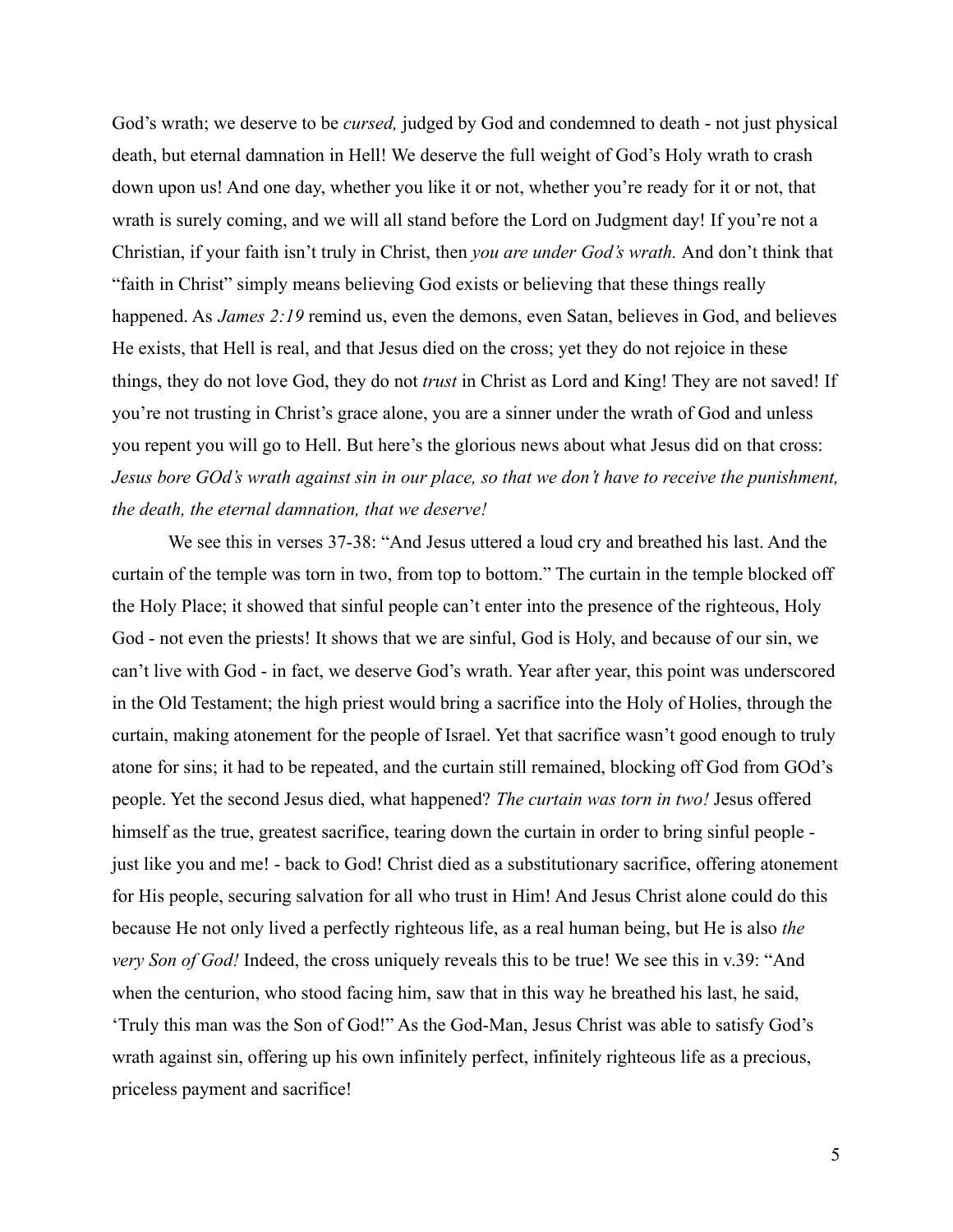On the cross, Christ became a curse for us, to redeem us from our sins! Christ bore God's wrath in our place, paying our penalty, our debt! In his death on the cross, Jesus was bearing GOd's wrath and satisfying it completely, offering Himself as the true, greatest, once-and-for-all sacrifice, laying down his life as a substitute in our place! He bore God's wrath against our sin, so that *everyone who repents and believes this message, truly trusting in Christ alone,* is represented by Christ on the cross!

If you're putting your faith in this good news and are trusting in Christ alone this morning, then hear the glorious news of the gospel: *God is not angry with you anymore!* If you're trusting in Christ alone, GOd has completely forgiven you and will not hold any of your sins against you! You will not face the wrath and punishment you deserve! Why? *Because Christ bore the entirety of God's wrath in your place!* He endured the wrath of God so that you don't have to!

And we know this is true because Jesus didn't stay dead; we know God accepted this sacrifice in our place *because He raised Christ Jesus from the grave!* Which brings us to point three..

## **III. Jesus Rose from the Grave, Defeating Sin and Death (15:40 - 16:7)**

Before we get to the resurrection, Mark tells us about Jesus's burial. And this section is important because he we see the group of women, Joseph, and Pilate all testifying to the fact that *Jesus actually, physically died and was literally buried in a sealed tomb.* First, in verses 40-41, we see a group of women, that followed and supported Jesus in his life and ministry, now witnessing his death on the cross. Then, in verses 42-47, we see another follower of Christ, Joseph of Arimathea, do a very risky, bold thing: he asks Pilate to be able to bury Jesus in a tomb. We see Joseph, Pilate, a Roman centurion guard, and the women again all acting as witnesses, giving us absolute certainty that Jesus truly died and was truly buried. They even roll a large stone against the tomb. We're left without any doubt: Jesus truly, physically died. His body wasn't stolen. He wasn't just unconscious - he lay dead, buried in the tomb.

And this sets the stage for the climactic ending! In chapter 16, the story fast forwards a couple days. Jesus was crucified on Friday, just before the Sabbath. Verses 1-2 tell us that, "When the Sabbath was past," and "very early on the first day of the week," these same women went to the tomb, to anoint Jesus. But when they got there, they were met with a shocking surprise: "And looking up, that saw that the stone had been rolled back - it was very large. And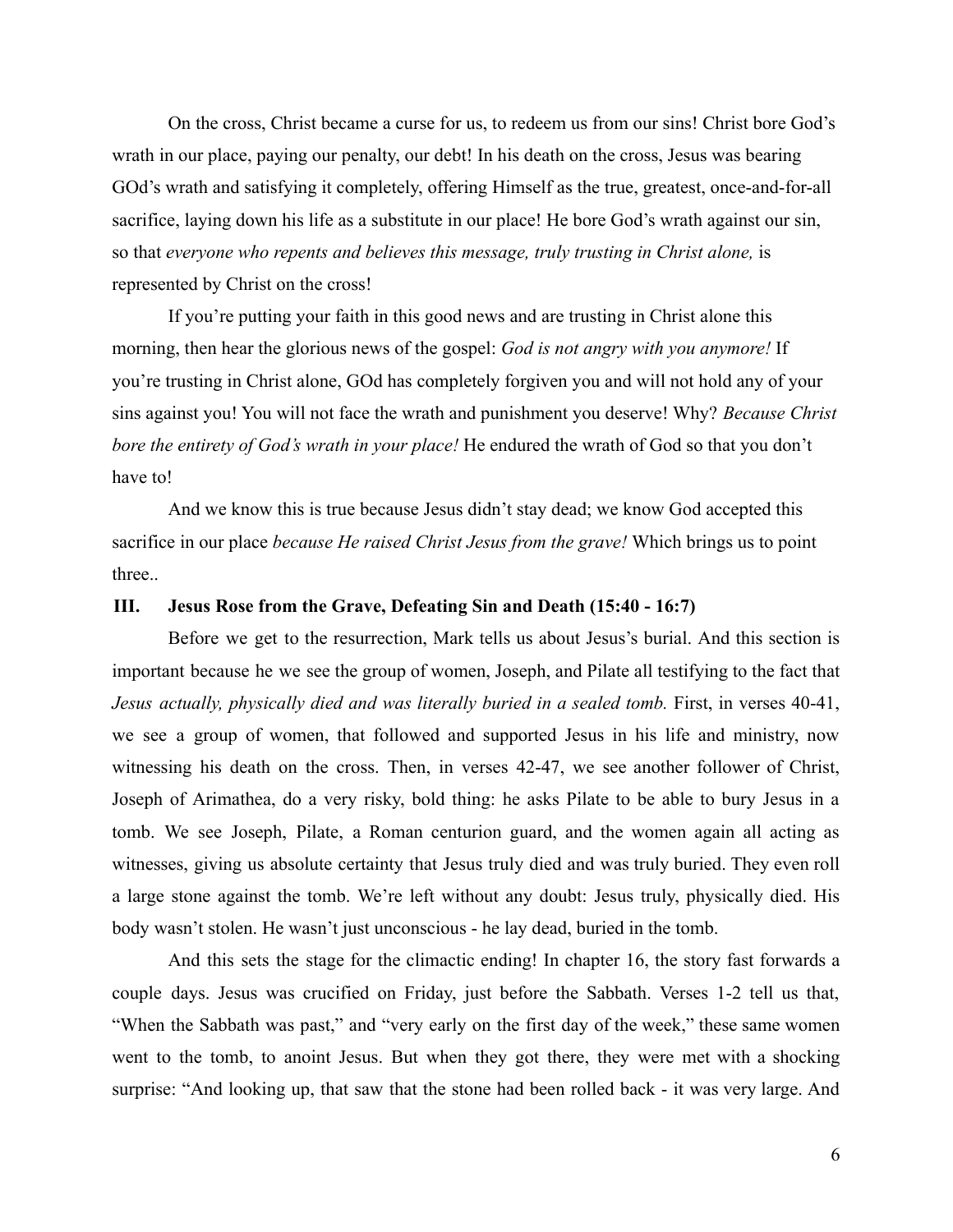entering the tomb, they saw a young man sitting on the right side, dressed in a white robe, and they were alarmed. And he said to them, 'Do not be alarmed. You seek Jesus of Nazareth, who was crucified. He has risen; he is not here. See the place where they laid him'" (16:4-6).

Friday, these women watched their Messiah die. Early that Sunday morning, they went to the tomb expecting to find Jesus still dead and buried - and yet He wasn't there! The stone had been rolled away; an angel was sitting in His place! And the angel calmed them, assuaging their fears, assuring them that Jesus "has risen" from the grave! There's not other explanation; there's not doubt about it - this is the miraculous work of God! Jesus Christ rose from the grave! Jesus Christ defeated sin, Satan, and even death! God accepted the sacrifice that Christ made for our sins! GOd vindicated Jesus Christ before all, proving that Jesus really is who He claimed to be! The resurrection proves that Jesus really is King; Jesus really is the Messiah, God's promised Savior; Jesus really is the Son of God; Jesus really is the crucified and risen Lord, Lord of all! CHrist rose from the grave *fulfilling His promises to bring about salvation!*

That Sunday morning, on the very first Easter, Jesus Christ rose from the grave and *changed everything!* Just as the sun was dawning on a new day, so a new age was dawning on mankind; Christ rose from the grave and ushered in a new age, a new era, that we now live in! No longer do we have to be slaves to sin. No longer do we have to remain spiritually dead in our sins, enemies of God and children of wrath. No longer do we live under the power and curse of the Law. No longer does death have to have the last word or have power over us! Christ rose from the grave *for us!* Since Christ has been raised, *we can be raised too!* If we're in Christ, we don't have to fear death! If we're in Christ, then you and I will be *raised to eternal life!* The grave couldn't hold Jesus; if we're in Christ through faith, then the grave won't be able to hold us either! Just as we heard from in our call to worship earlier: "Death is swallowed up in victory. O death, where is your victory? O death, where is your sting?"

If you're trusting in Christ this morning, then just as Christ was raised, *you will be raised to eternal life with Him!* God the Father accepted Christ's sacrifice in your place! Just has he vindicated and justified Christ in the resurrection, so you are vindicated and justified before al, declared righteous by God! YOu are forgiven, are reconciled to God, you are part of His people, and *you will be raised to live with God in paradise forever!* If we believe the gospel is true and are trusting in Christ as our risen Lord, then we don't have to fear death anymore! We're going to be raised, not to eternal judgment, but to *eternal life in Christ!* And it will be glorious!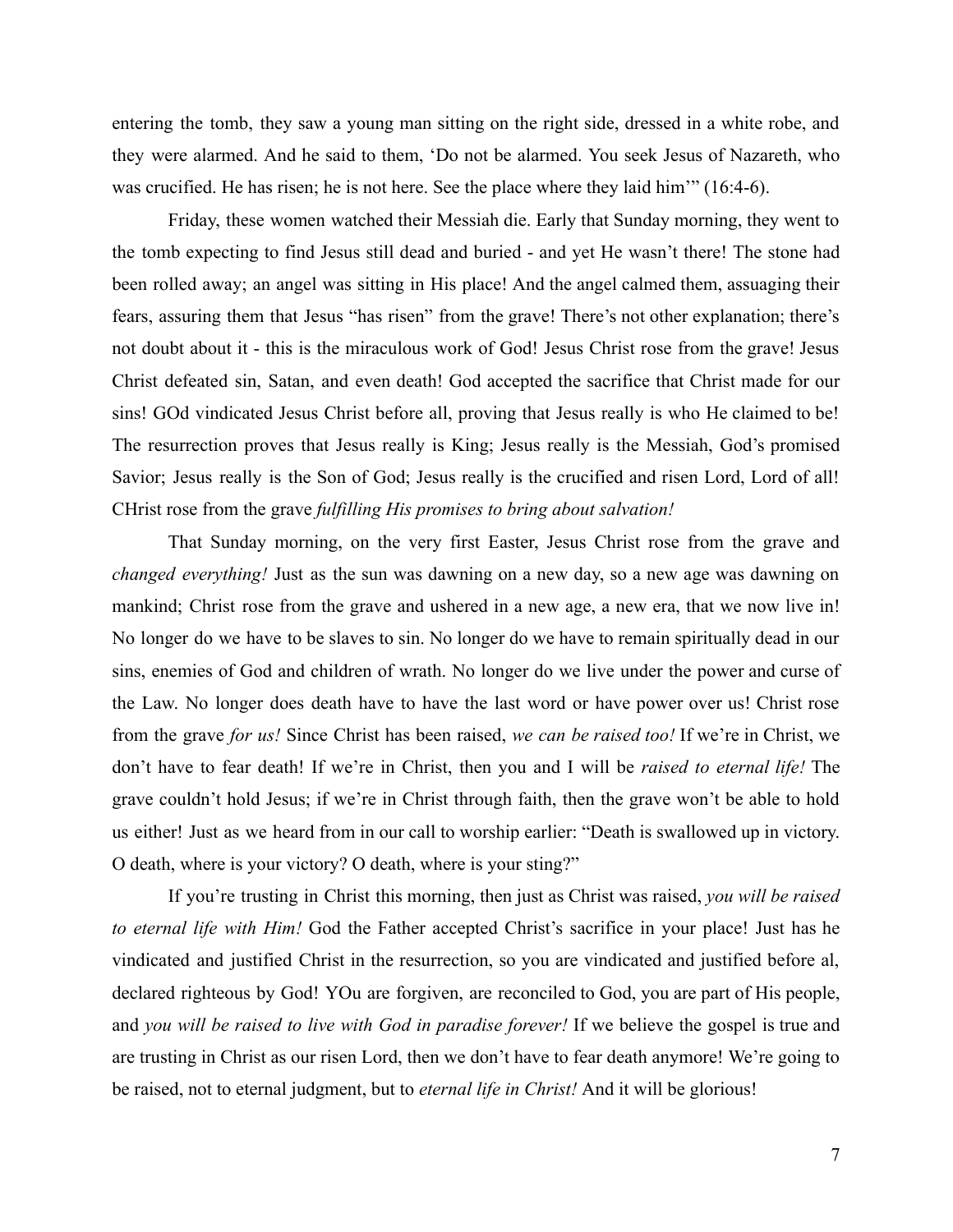But this sure hope is only our *if we respond to this good news with true faith.* Which brings us to our final point…

### **IV. Jesus Demands a Response: We Must Repent, Believe, ad Follow Him (16:7-8)**

This passage - and the entire gospel of Mark - ends quite suddenly and abruptly in verses 7-8. Now, as you look down at your Bible's, you'll see verses 9-19 continuing on, but you'll also see that those extra verses aren't part of the original manuscripts. And what that means is that we have very good reason to believe that Mark. when he was writing this book of the Bible, *didn't write* verses 9-19, but stopped in verse 8. THe earliest manuscripts we have stop at verse 8; many of the oldest, most reputable Christians, writers, and ancient historians recognize that Mark ended at verse 8, meaning that, hundreds of years later, scribes that were copying the book added on verses 9-19. Now, why would they do that? My guess is because stopping at verse 8 feels *very abrupt!*

The passage ends with the angel's command to the women in verses 7-8 "'But go, tell his disciples and Peter that he is going before you to Galilee. There you will see him, just as he told you.' And they went out and fled from the tomb, for trembling and astonishment had seized them, and they said nothing to anyone, for they were afraid." And boom; that's it. THe curtain closes; the screen goes black. It's obvious why scribes were tempted to add more and finish the story. But we have to ask: *why did Mark, under the inspiration of the Holy Spirit, choose to end this book here, in verse 8?* I think it's because he wants to leave us on a note of suspense, leaving us with the question: what happens next?

The women have just been told that CHrist has risen. A heavenly messenger from God gives them a command: Go and tell the disciples that Christ has risen, and to go to Jesus! But Mark doesn't tell us whether or not they obeyed; he doesn't finish the story. Instead, all we're told is that the women were "seized" with "trembling and astonishment…for they were afraid." It doesn't end on a note of faithfulness - it ends on a note of *fear.* Rather than ending with the women obeying and telling the disciples, we're told that "they said nothing to anyone." So we're left wondering - what's going to happen? How are these women going to respond to the Lord? Are they going to believe and walk by faith? Or live in fear and disbelief? Will the disciples respond in faith, and go to Jesus? Or not? That's the dramatic tension, the question, that we're left with as this passage closes, the curtains fall, and the screen goes dark.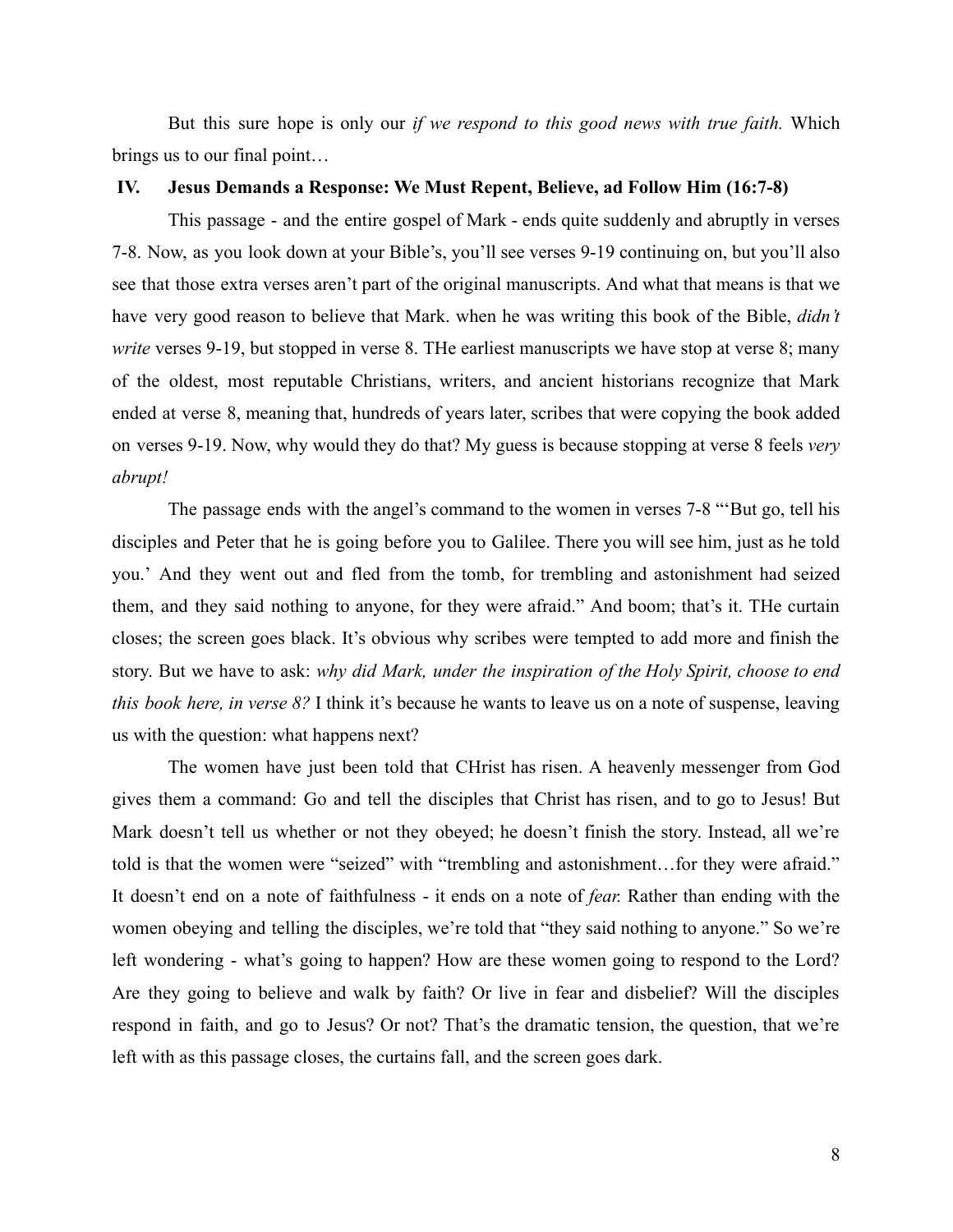The women just heard that Jesus rose from the grave, yet they haven't seen the risen Christ yet (not where Mark leaves us). We're left asking, "What will they do with the glorious news they've just heard? Will they believe and turn to follow Jesus? Or turn away in fear, showing their disbelief by their disobedient silence?" Now, we know how the story ends from the other gospel (Matthew, Luke, and John). We know that the women do believe, tell the disciples, and they all go to Jesus and follow him. So why does Mark end on this note of tension? I think the answer is: because he's shifting the focus away from the screen and *onto the audience.* As the screen goes black, the camera turns *to us.* The question that I think we're supposed to be left with is: *how are you going to respond to what you've just heard about Jesus?* Like the women, we've just heard the glorious news that Christ is risen, and yet you and I haven't seen him risen with our eyes. So the question is: do you believe this good news? Will you turn to Jesus in faith, trusting in this gospel, trusting in Christ's death and resurrection for your salvation from your sins? Will you live out a life of faith by repenting, by turning away from yourself, your sin, the world, and turning to Christ as the true Lord and King of your life? Will you walk a life of faith, by following after Jesus, trusting Him with your whole heart, just as He calls you - just as He *demands -* you to do? How will you respond to the gospel we've heard today? How will you respond to Jesus?

Jesus Christ died on the cross and rose again from the grave! *Whoever* turns to Christ in faith, *truly believing the gospel and trusting Him alone,* will be saved! But that also means *only those who truly turn and trust, who repent and believe, will be saved.* The good news of the gospel demands a response: CHrist calls us to turn and *follow Him.* If you truly believe the good news we've heard today, then *live out your faith* by following Jesus! Answer his call and follow Him, trusting Him daily, surrendering to Him as King and Lord in your heart, seeking to obey and glorify Him in all things! We are not saved by works at all; we can't be! But *all* who trust in who Jesus is and what He has done will be saved by grace through faith in Christ alone! And all who have true, saving faith will live not in fear and unbelief, but in faith as they turn and follow Jesus.

Brothers and sisters, let us celebrate this glorious gospel by remembering, believing, and rejoicing in it every single day! Let us continue to repent and believe, to turn, trust, and follow Christ, every day of our lives!